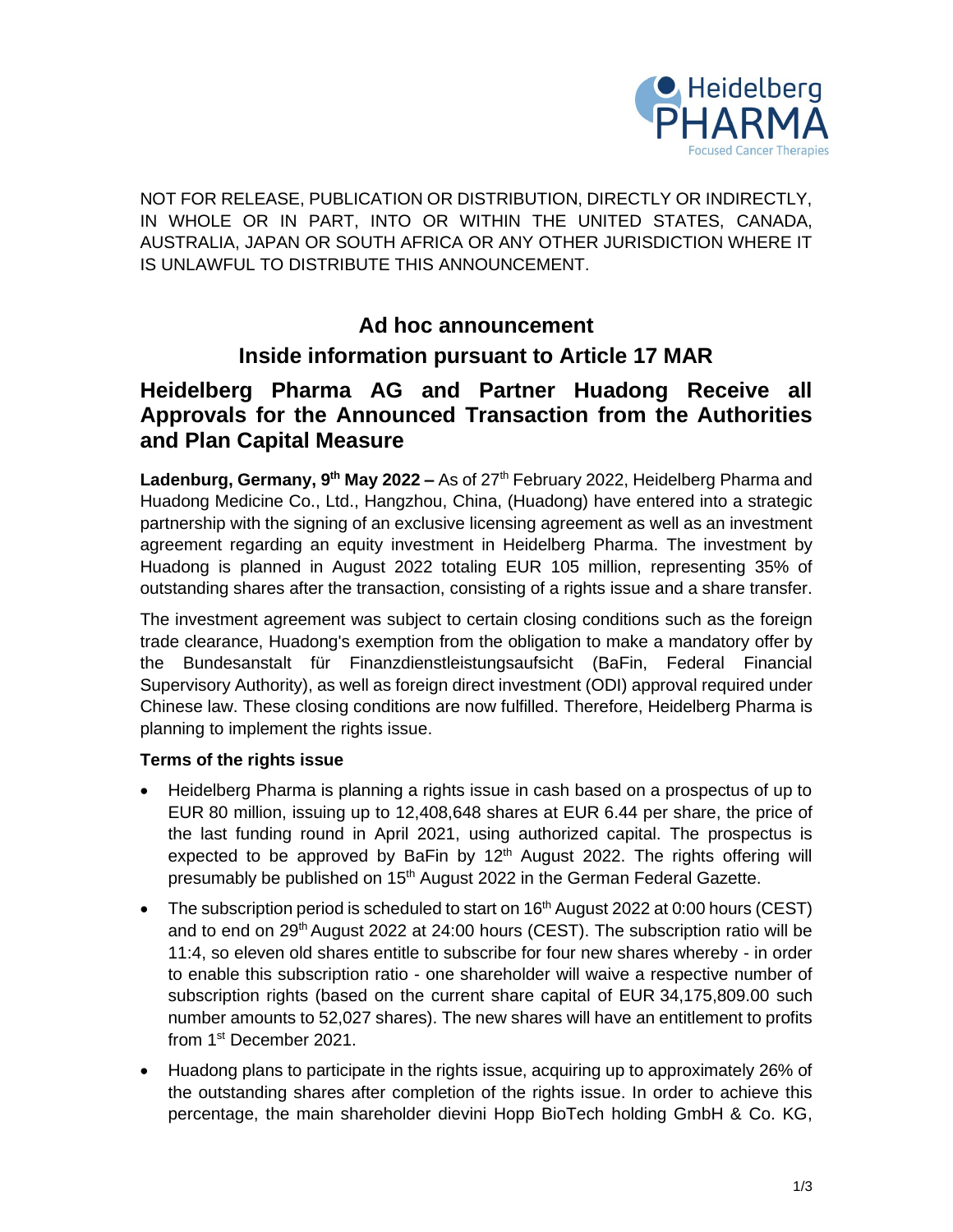

Walldorf, Germany, (dievini) and related entities have agreed to transfer their subscription rights to Huadong.

- The new shares will be offered for subscription to all shareholders. Any unsubscribed new shares will be assumed by Huadong.
- Additionally, Huadong will purchase existing shares from dievini of up to 9% of the outstanding shares to reach in total 35% of the outstanding shares following the capital increase.
- According to the current planning, the share capital of currently EUR 34,175,809.00 will increase to up to EUR 46,584,457.00 after the closing of the capital measure.

### **Utilization of the issue proceeds**

Heidelberg Pharma AG intends to use the issue proceeds from the funding mainly for conducting the ongoing Phase I trial with HDP-101, the further development of the followon projects, HDP-102 and HDP-103, and for further advancing its proprietary ATAC<sup>®</sup> technology.

### **Subscription offer and securities prospectus**

Further details on the capital increase will be announced in the respective subscription offer, which is expected to be published in the German Federal Gazette [\(www.bundesanzeiger.de\)](http://www.bundesanzeiger.de/) on 15<sup>th</sup> August 2022 and on the website of Heidelberg Pharma AG [\(www.heidelberg-pharma.com\)](http://www.heidelberg-pharma.com/). The public offering of the new shares and admission of the new shares to trading on the Regulated Market (Prime Standard) of the Frankfurt Stock Exchange are based on a prospectus submitted to and subject to approval by BaFin. The prospectus is expected to be approved on  $12<sup>th</sup>$  August 2022, and the prospectus will subsequently be available on Heidelberg Pharma AG's website [\(www.heidelberg](http://www.heidelberg-pharma.com/)[pharma.com\)](http://www.heidelberg-pharma.com/). The new shares are expected to be included in the existing listing of the Company's shares on the Frankfurt Stock Exchange on 5<sup>th</sup> September 2022.

Baader Bank AG, Unterschleissheim, Germany, will carry out the capital increase as global coordinator and sole bookrunner.

+++ End of the ad hoc announcement +++